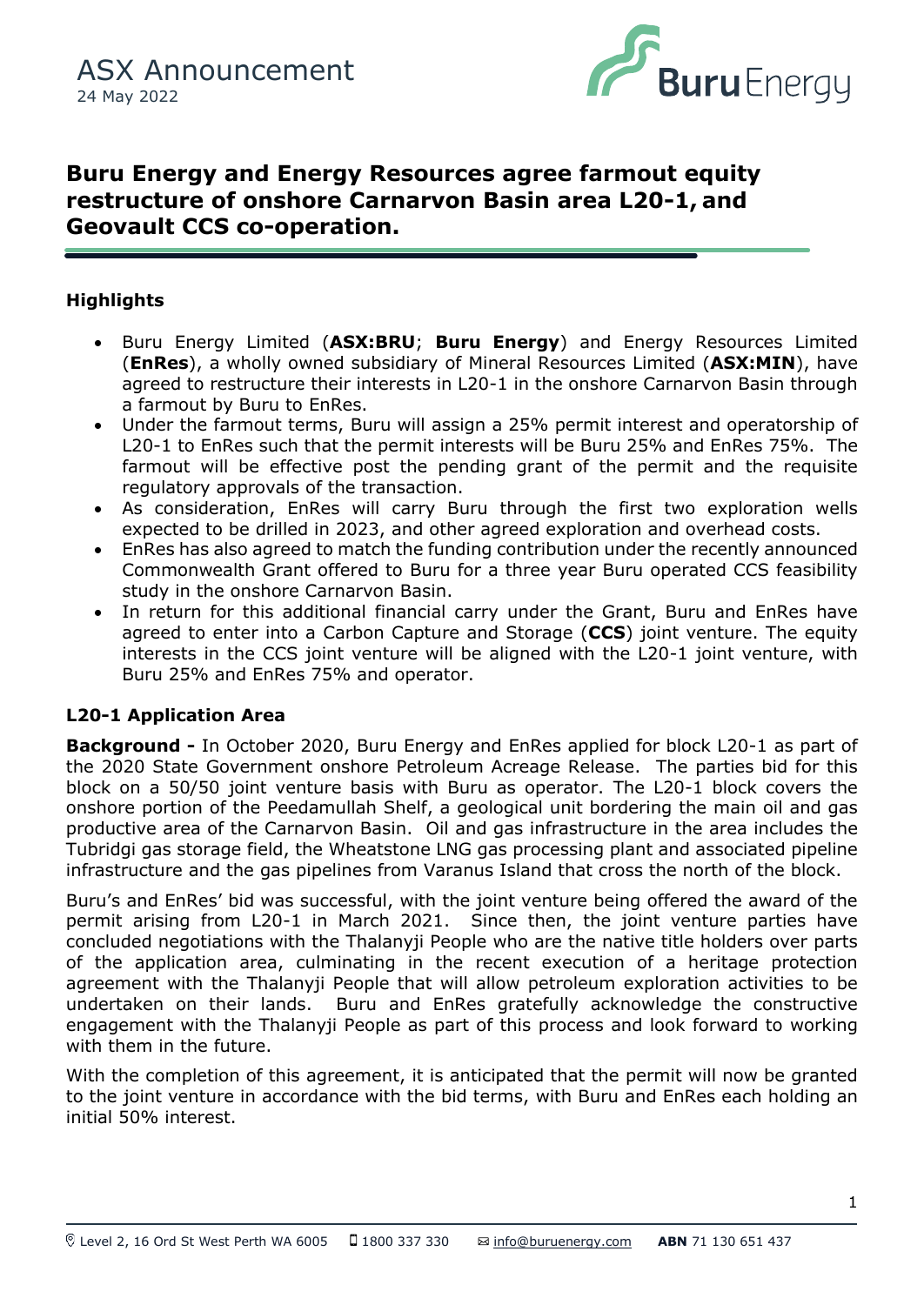Once the permit is granted the joint venture intends to drill two exploration wells on the permit as soon as practicable. The wells will target highly prospective Palaeozoic aged structures similar to Buru's discoveries in the Canning Basin.

**Farmout transaction -** Under the farmout transaction agreement executed today, EnRes will assume the operatorship of the permit after it is granted and be assigned a 25% interest from Buru such that the permit interests will be Buru 25% and EnRes 75% and operator.

The farmout transaction agreement is conditional on the grant of the permit and the registration of the farmout transaction agreement as a dealing against the permit.

In return for the assignment of the interest and the operatorship, EnRes will carry Buru for the exploration program of the first two wells to be drilled in the permit to satisfy the minimum work requirements during the first two permit years. EnRes will also carry Buru for its share of joint venture exploration overhead costs (G&G) during that time.

# **CCS Feasibility Study**

**Background -** Since early 2021 Buru has been undertaking CCS technical and commercial activity through its Geovault subsidiary, with a focus on onshore geological greenhouse gas (**GHG**) storage in the L20-1 area and also in the Canning Basin. Buru has, as part of this activity, applied for and recently been offered, a Commonwealth Grant for matching funds of up to \$7 million to undertake a detailed technical review and field activity feasibility study to evaluate the CCS potential of the L20-1 area (**CCS Feasibility Study**).

**Equity Alignment Agreement -** Under the equity alignment agreement between Buru and EnRes executed today, upon the farmout transaction agreement becoming unconditional, Buru will undertake the CCS Feasibility Study work program as operator on behalf of the CCS joint venture and EnRes will be the operator of the CCS Joint Venture in connection with any future GHG permit that is jointly granted to EnRes and Buru over all or parts of the L20-1 area.

As consideration for its aligned equity interest in, and operatorship of, the CCS Joint Venture, EnRes will contribute funds towards the CCS Feasibility Study to match the Commonwealth Grant of up to \$7 million. Any costs in excess of the matched Grant funds (totalling a maximum of \$14 million) for the CCS feasibility Study will be allocated to the parties in accordance with their participating interests (75% EnRes/25% Buru).

### **Buru Energy's Executive Chairman Eric Streitberg said:**

*"We are delighted that we have been able to come to an agreement with EnRes that achieves each Company's objectives. The farmout transaction will allow EnRes to bring the expertise of its highly successful Perth Basin operating team to the L20-1 area and allow Buru to focus on its very exciting Rafael gas condensate discovery in the Canning Basin and on its energy transition businesses.*

*The CCS activity will reflect the underlying permit equities with Buru and EnRes working together closely and applying and expanding their respective technical and commercial inhouse expertise in the CCS Feasibility Study with the support of the Commonwealth Grant.*

*The CCS program will also assist Buru to more fully develop its technical and commercial expertise for its Canning Basin gas commercialisation activity, where CCS has the potential to be a significant project enabler by decarbonising its planned gas developments."*